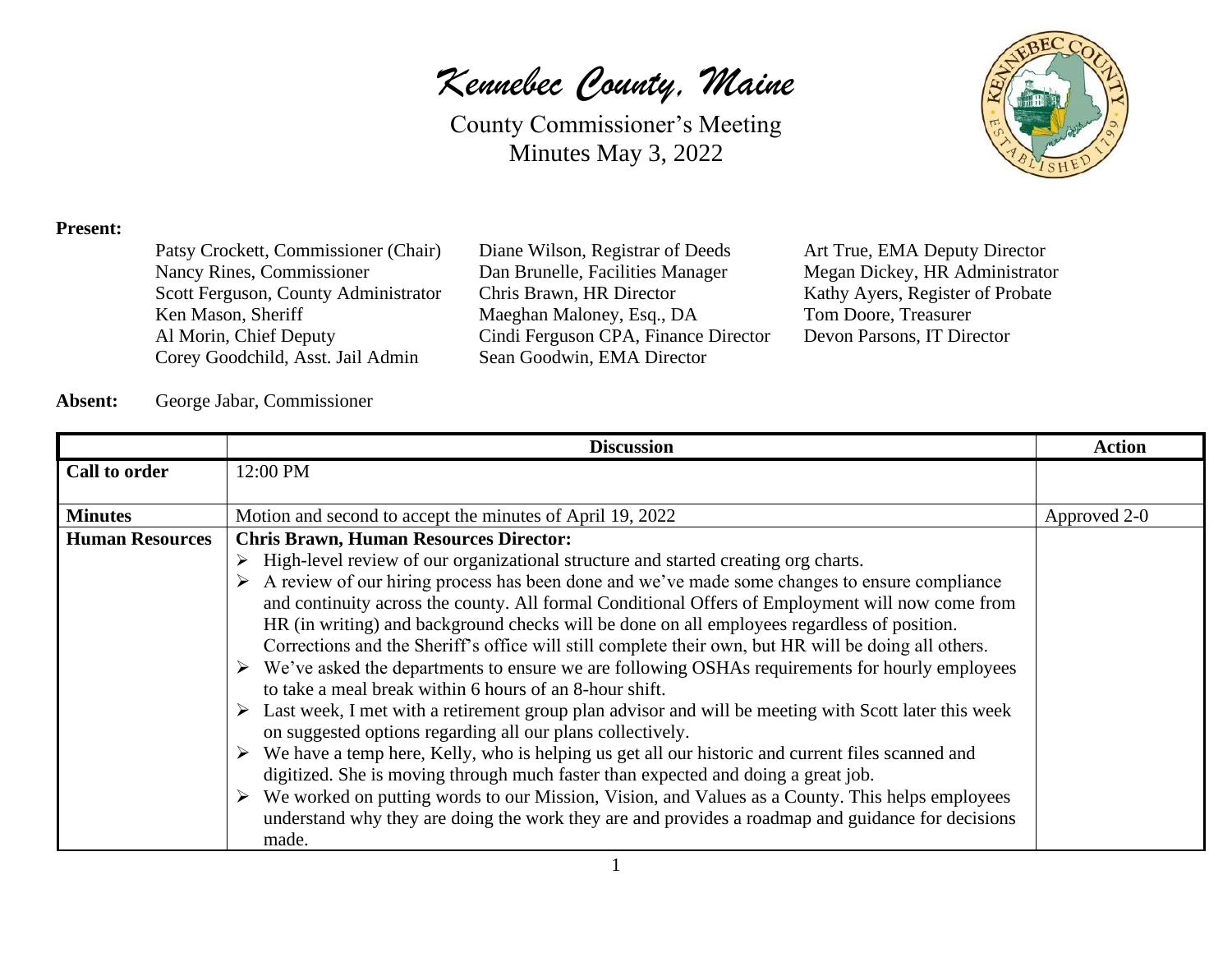

|                                    | <b>Discussion</b>                                                                                                                                                                                                                                                                                                                                                                                                                                                                                                                                                                                                                                                                                                                                                                                                                                                                                                                                                                                                                                                                                                                                                                                                                      | <b>Action</b> |
|------------------------------------|----------------------------------------------------------------------------------------------------------------------------------------------------------------------------------------------------------------------------------------------------------------------------------------------------------------------------------------------------------------------------------------------------------------------------------------------------------------------------------------------------------------------------------------------------------------------------------------------------------------------------------------------------------------------------------------------------------------------------------------------------------------------------------------------------------------------------------------------------------------------------------------------------------------------------------------------------------------------------------------------------------------------------------------------------------------------------------------------------------------------------------------------------------------------------------------------------------------------------------------|---------------|
|                                    | $\triangleright$ I continue to plug away at the Employee Handbook to incorporate all personnel policies for a single<br>point of reference for employees and managers.<br>Recruitment: We've sent information over to UMA's Criminal Justice Department on our Corrections<br>Internship program and we are getting applicants. Also attending outside hiring events with Jill<br>through the DOL Career Center                                                                                                                                                                                                                                                                                                                                                                                                                                                                                                                                                                                                                                                                                                                                                                                                                        |               |
| <b>Treasurer</b><br><b>Finance</b> | <b>Tom Doore, Treasurer:</b><br>$\triangleright$ We are about 85% into FY 22 Budget.<br>$\triangleright$ General Fund is \$4,572,000 all invested in the Insured Cash Sweep account with Kennebec Savings<br>Bank. Recovery Cash Fund \$11,007,000 all invested in the Insured Cash Sweep account with Kennebec<br>Savings Bank. Our Investment Fund at the close of business yesterday had \$2,008,000 (face value of<br>\$2,107,000) which is down about \$14,000 since last meeting; 5.78%<br>$\triangleright$ There will be two regular warrants and one restitution warrant requiring signatures.<br>Cindi Ferguson, CPA, Finance Director:<br>We received a \$61K check for funding for the elevator repairs.<br>We also received \$28K for Security upgrades.<br>➤<br>Finance recently completed a census survey for payroll and submitted that.<br>➤<br>Some of our funding comes in laddered so I may ask the commissioners to consider moving money to<br>cover the areas until the funding comes in.<br>Commissioner Rines: How much money are we talking? Is it a one time thing?<br>$\circ$<br>Cindi Feguson: The amount are different and it would be throughout the year due to the laddered<br>payout for the funding. |               |
| <b>Sheriff/Corrections:</b>        | <b>Sheriff Ken Mason:</b><br>$\triangleright$ We had our firearms training last week.<br>Leitenant Corey Goodchild, Asst. Jail Administrator:<br>Jail population is at 141 with an inside population of 135.<br>$\triangleright$ This week is National Corrections Week.                                                                                                                                                                                                                                                                                                                                                                                                                                                                                                                                                                                                                                                                                                                                                                                                                                                                                                                                                               |               |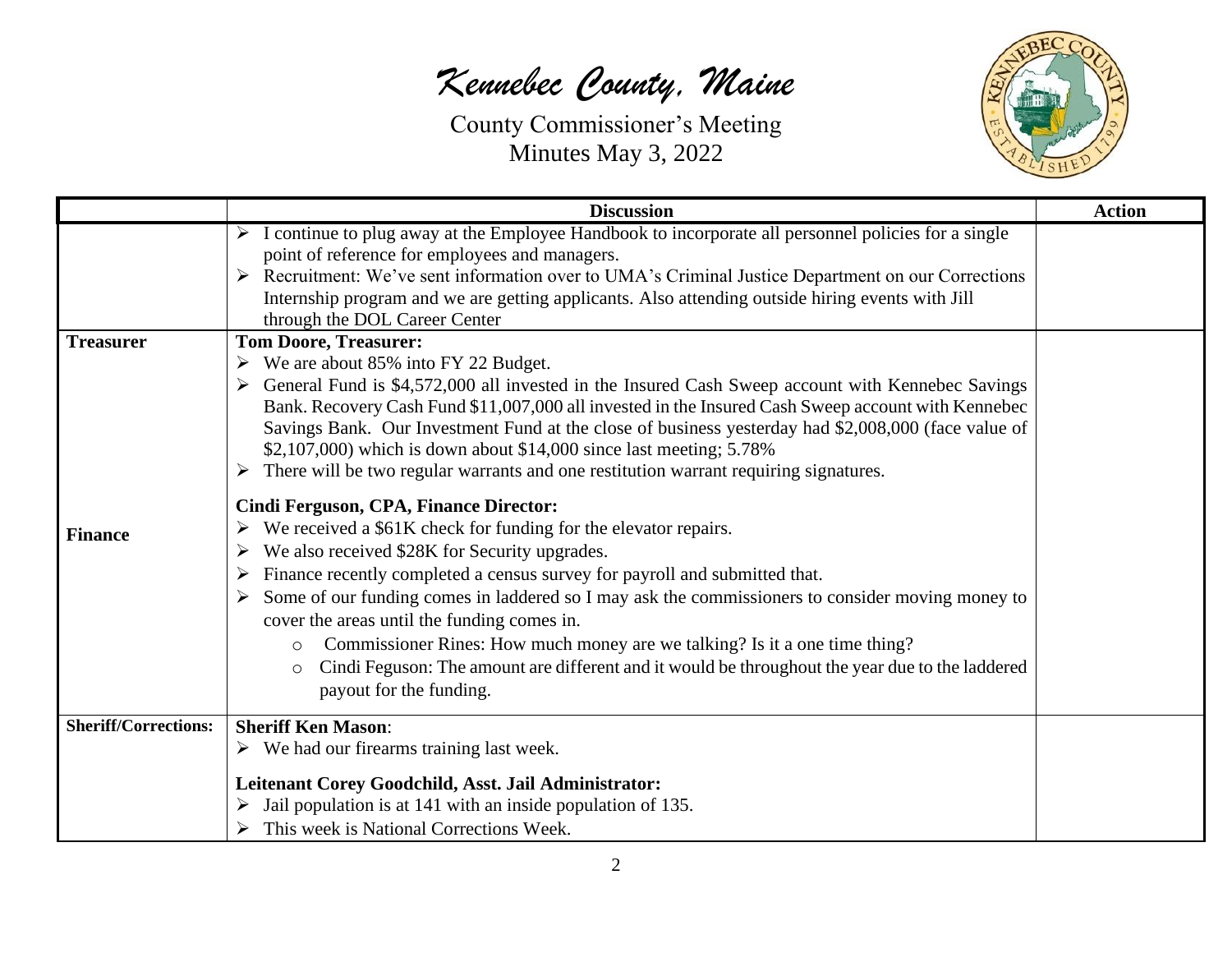

|                          | <b>Discussion</b>                                                                                                          | <b>Action</b> |
|--------------------------|----------------------------------------------------------------------------------------------------------------------------|---------------|
|                          | $\triangleright$ MeDSP is starting Friday May 6 <sup>th</sup> 2022 with 32 participants.                                   |               |
|                          | $\triangleright$ CARA is starting June 13 <sup>th</sup> 2022 and we are working with the District Attorney's Office to get |               |
|                          | participants in the program.                                                                                               |               |
|                          | $\triangleright$ We have 4 interviews scheduled for this afternoon and we are hopeful after have 3 no shows for            |               |
|                          | interviews Friday. Megan Dickey in HR has been posting for our open positions and sending us the                           |               |
|                          | information to get interviews scheduled.                                                                                   |               |
| <b>District Attorney</b> | <b>Maeghan Maloney Esq., District Attorney:</b>                                                                            |               |
|                          | $\triangleright$ We have docket call this week.                                                                            |               |
|                          | We have Jury selection Thursday.                                                                                           |               |
|                          | We are fully staffed!                                                                                                      |               |
|                          | $\triangleright$ LD 1604 didn't pass (Bill to decriminalize class c crimes). Since Covid began prosecutors were told       |               |
|                          | to dismiss these so now that the Bill didn't pass it will create a larger backlog now that we will be                      |               |
|                          | prosecuting these cases again.                                                                                             |               |
|                          | $\triangleright$ Commissioner Rines: Is the State full staffed with judges?                                                |               |
|                          | Maeghan Maloney: I am not sure you would have to ask the state. Either way we are ready to go.<br>$\circ$                  |               |
|                          | <b>Commissioner Rines:</b> So they just need to open back up.                                                              |               |
|                          | <b>Maeghan Maloney: Correct.</b>                                                                                           |               |
| <b>Information</b>       | <b>Devon Parsons, IT Director:</b>                                                                                         |               |
| <b>Technology</b>        | $\triangleright$ IT operations are going well.                                                                             |               |
|                          | Working to hopefully finished up Deeds for the computer systems upgrade                                                    |               |
|                          | Working on the Sheriff's department file server once deeds is completed for a change over                                  |               |
|                          | $\triangleright$ Got the fiber optic cable for the underground run, but it is the wrong type, so now I have to wait to     |               |
|                          | receive the correct type.                                                                                                  |               |
| <b>Deeds</b>             | <b>Diane Wilson, Registrar of Deeds:</b>                                                                                   |               |
|                          | $\triangleright$ For the month of April we are down 10,000 from April 2021.                                                |               |
|                          | $\triangleright$ Year to date we are still up \$13,000 from last year.                                                     |               |
|                          | > When I make the payment to the County on April 15 <sup>th</sup> we will have paid over \$1,000,000 so far this           |               |
|                          | year with 2 months left in this fiscal year.                                                                               |               |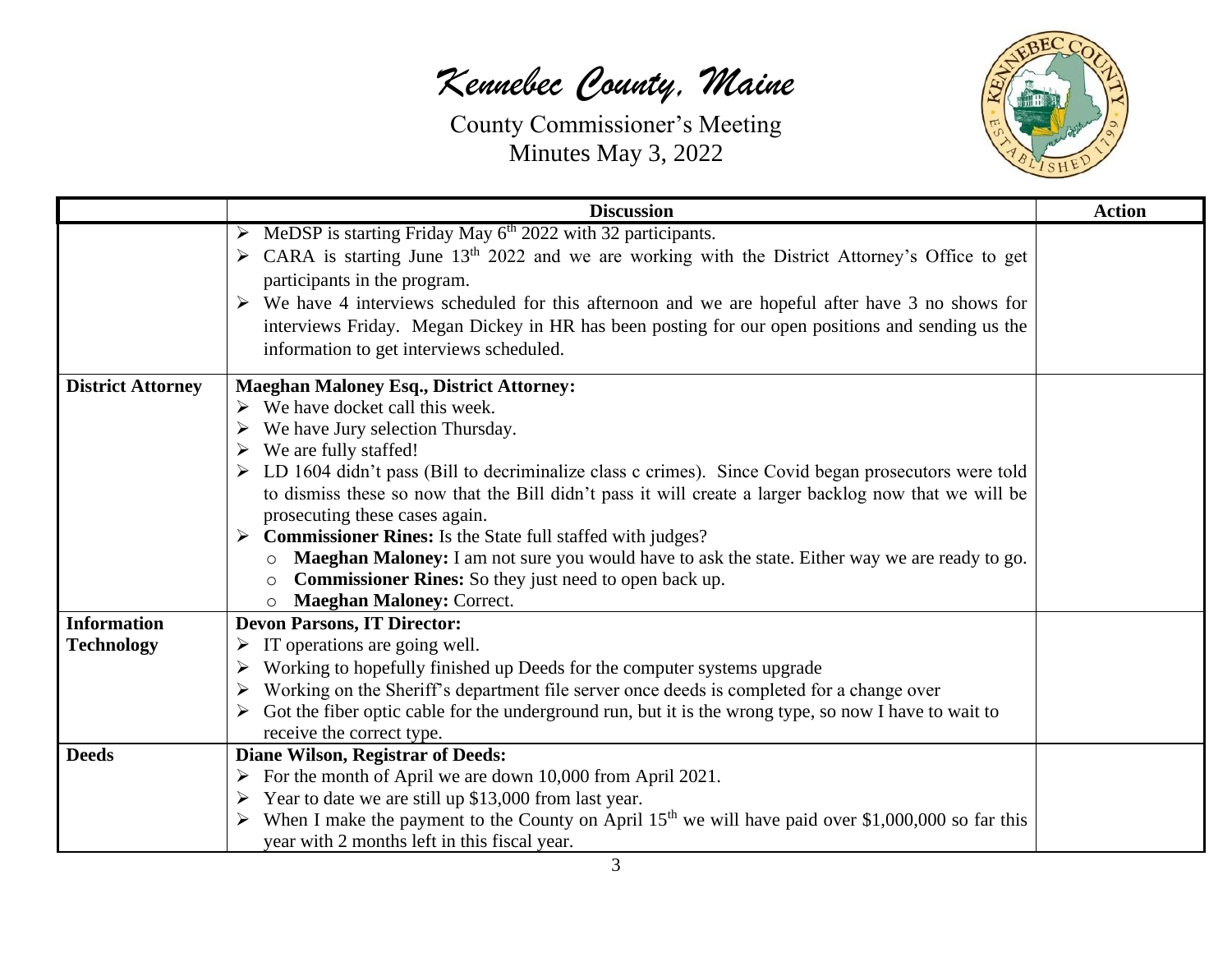

|                   | <b>Discussion</b>                                                                                                                                                                                                                                                                                                                                                                                                                                                                                                                                                                                                                                                                                                                                                                                         | <b>Action</b> |
|-------------------|-----------------------------------------------------------------------------------------------------------------------------------------------------------------------------------------------------------------------------------------------------------------------------------------------------------------------------------------------------------------------------------------------------------------------------------------------------------------------------------------------------------------------------------------------------------------------------------------------------------------------------------------------------------------------------------------------------------------------------------------------------------------------------------------------------------|---------------|
| <b>EMA</b>        | <b>Sean Goodwin, EMA Director:</b><br>We are still waiting for a paperwork for FEMA for the generator.<br>➤<br>The mitigation plan was rewritten.<br>➤<br>Art and Devon are doing the new CPU's (computer) so that's great there's no cost to the County.<br>➤<br><b>Chairwoman Crockett:</b> And landscaping?<br>➤<br><b>Sean Goodwin:</b> Yes, to help with cooling the building we are looking into getting some shrubs<br>$\circ$<br>and trees planted to block the sun.<br>Commissioner Rines: You should talk to the extension about that and see what they can do to help.<br><b>Art True:</b> That is definitely an option.<br>$\circ$<br>Scott Ferguson: I want to thank EMA for all their help with moving some things as well.<br>$\circ$                                                      |               |
| <b>Facilities</b> | Dan Brunelle, Facilities Manager:<br>$\triangleright$ The underground tank is being dug up right now. The electrician will be running lines in the ground as<br>well as Devon to prevent digging up the parking lot multiple times.<br>I spoke with Robert Overton at Historic Building Preservation of Augusta on the roof and the chimneys.<br>➤<br><b>Chairwoman Crockett:</b> Did you talk to him?<br>➤<br><b>Dan Brunelle:</b> Yes and he was receptive to changing the roof but had to look more into the<br>$\circ$<br>chimneys.<br>Chairwoman Crockett: How many chimneys are there?<br><b>Dan Brunelle:</b> There are 7 total<br>$\bigcirc$<br><b>Commissioner Rines:</b> How far back are they looking because we have old photos on our magnets<br>$\circ$<br>that do not have those chimneys. |               |
| Probate           | <b>Kathy Ayers, Register of Probate:</b><br>We have already met our yearly revenue.<br>➤<br>The State Judge will come with a Court Marshall, a law clerk, and a scheduling employee that will do<br>all the scheduling. We would be sharing a judge with Somerset County. We will still take on the cases<br>and the reporting.                                                                                                                                                                                                                                                                                                                                                                                                                                                                           |               |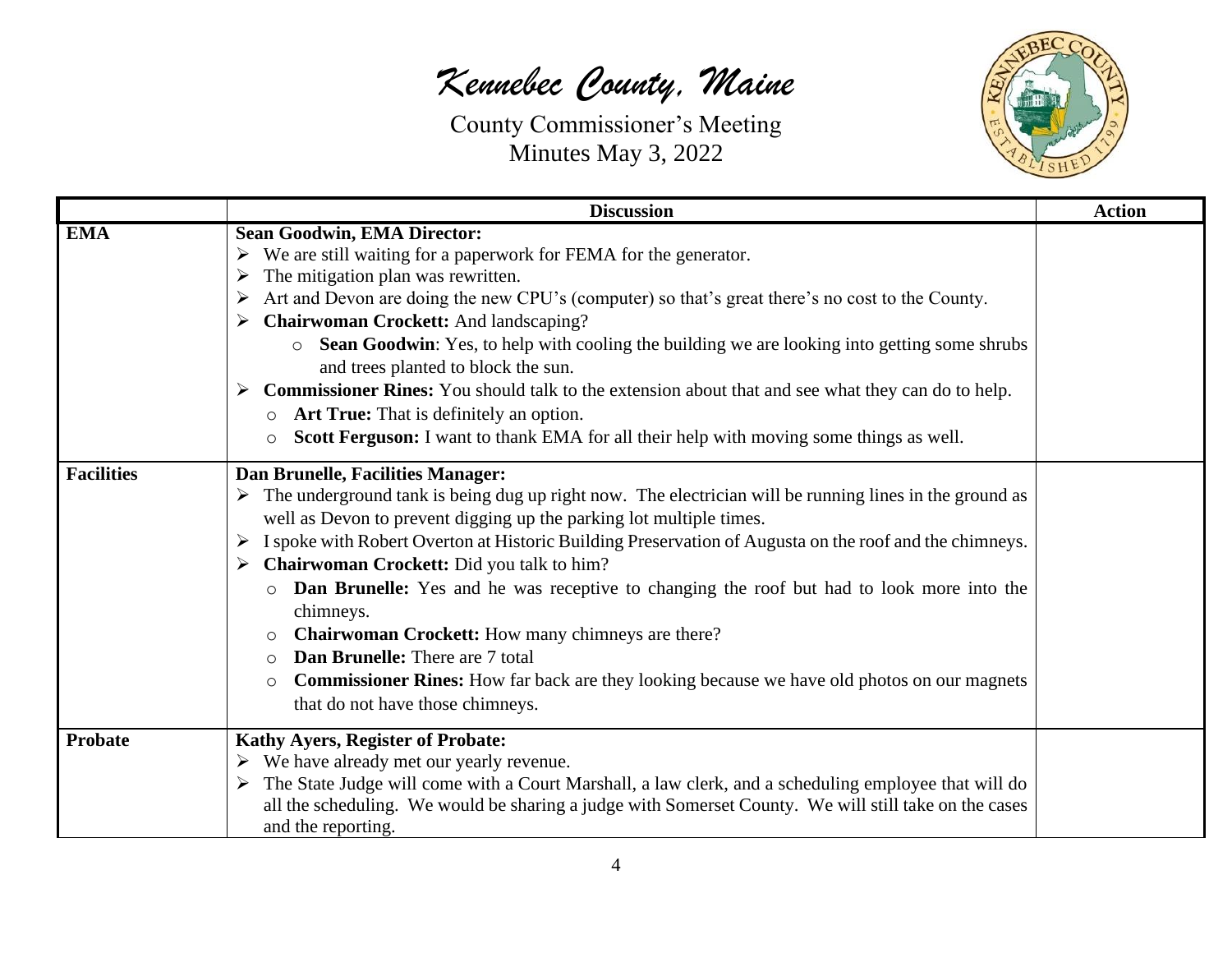

|                         | <b>Discussion</b>                                                                                                       | <b>Action</b>       |
|-------------------------|-------------------------------------------------------------------------------------------------------------------------|---------------------|
|                         | The Legislation LD 1950, the bill to incorporate the Probate Court into the State Judicial System and                   |                     |
|                         | LD 480 which is the bill regarding attorneys for all Respondents in Adult guardianships                                 |                     |
|                         | and Conservatorships both were voted for and sent to the Special Appropriations table where they                        |                     |
|                         | were not taken off to vote Ought not to pass or funded.                                                                 |                     |
|                         | I completed a webinar on for the Genealogical Society of Maine.                                                         |                     |
| <b>Administrator:</b>   | <b>Administrator Ferguson:</b>                                                                                          |                     |
|                         | Going to Unity Friday to discuss Reynolds Road road paving.                                                             |                     |
|                         | $\triangleright$ Discussions with CGI regarding the Digital Video regarding the update of the video tour on the County  |                     |
|                         | website.                                                                                                                |                     |
|                         | Upcoming Budget Public Hearings May $10th$ at the Chace Forum in Waterville and here at the County                      |                     |
|                         | on May 11 <sup>th</sup> . All Budget Committee members have be advised several times about these meetings and           |                     |
|                         | Public Notices have been sent over the prior two weeks.                                                                 |                     |
|                         | Software Conversion – kickoff call with EdmundsGovTech.                                                                 |                     |
|                         | Jail – will be meeting with Bryan to discuss the \$375K CHP.                                                            |                     |
|                         | Jail Bill – several questions from other counties concerning the \$1.9M.<br>➤                                           |                     |
|                         | FOAA working on several requests with Peter Marchesi.                                                                   |                     |
|                         | $\triangleright$ FOP – in discussion with the union representatives, suggestion a different way of looking at what they |                     |
|                         | need/want.                                                                                                              |                     |
|                         | $\triangleright$ 911 Addressing – Appoint Art True as the County Addressing Officer                                     | Approved 2-0        |
|                         | Jon Beekman's request to change the tax collection to three times a year. Scott will draft a response                   |                     |
|                         | for Commissioner approval reflecting that there will be no change in the tax remittance frequency of                    |                     |
|                         | the local municipalities to the County.                                                                                 |                     |
| <b>Old Business/</b>    | ARPA Update – BerryDunn review of applications providing an overview of the current applications, where<br>➤            | Tabled              |
| <b>Follow Up Items</b>  | they comply with the Treasury Rule and their ranking.                                                                   |                     |
| <b>Warrants</b>         | Warrants                                                                                                                | Signatures required |
| <b>Change of Status</b> | <b>Payroll Change Notices</b>                                                                                           | Signatures required |
| <b>New Business</b>     | FY23 Budget Committee Update (see above comments).                                                                      |                     |
| <b>Miscellaneous</b>    | Nothing at this time                                                                                                    |                     |